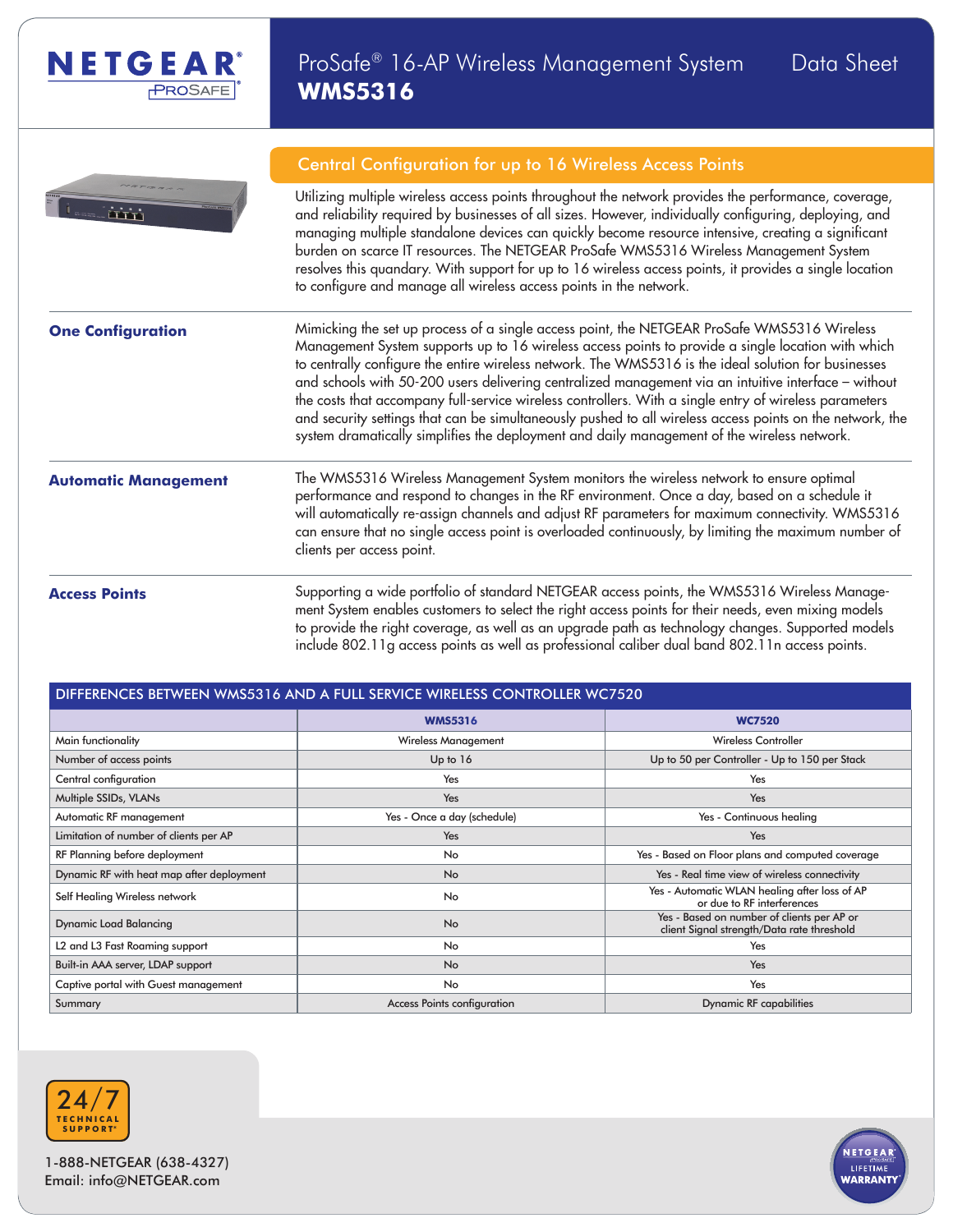## ProSafe® 16-AP Wireless Management System was a statement of the statement of the statement of the statement of the statement of the statement of the statement of the statement of the statement of the statement of the stat



| <b>MINIMUM FIRMWARE VERSION</b><br><b>SUPPORTED ACCESS</b><br><b>POINT MODELS</b><br><b>REQUIRED</b>                                                                                                                                                                                             |                                                                                           |                                                                                                                  |                  |
|--------------------------------------------------------------------------------------------------------------------------------------------------------------------------------------------------------------------------------------------------------------------------------------------------|-------------------------------------------------------------------------------------------|------------------------------------------------------------------------------------------------------------------|------------------|
| Up to 16 mixed<br>access points are<br>simultaneously<br>supported by<br>the Wireless<br>WNAP210 ProSafe 802.11n Wireless Access Point<br>Management                                                                                                                                             | WNDAP360 Prosafe Dual Band 802.11n Wireless Bccess Point                                  | WNDAP360 V2.0.7                                                                                                  |                  |
|                                                                                                                                                                                                                                                                                                  |                                                                                           | WNDAP350 ProSafe Dual Band 802.11n Wireless Access Point                                                         | WNDAP350 V2.0.27 |
|                                                                                                                                                                                                                                                                                                  | WNAP320 ProSafe 802.11n Wireless Access Point                                             |                                                                                                                  | WNAP320 V2.0.3   |
|                                                                                                                                                                                                                                                                                                  |                                                                                           |                                                                                                                  | WNAP210_V2.0.27  |
| System (WMS5316)<br>WG103 ProSafe 802.11g Wireless Access Point                                                                                                                                                                                                                                  |                                                                                           |                                                                                                                  | WG103 V2.0.37    |
| <b>WMS5316 KEY FEATURES</b>                                                                                                                                                                                                                                                                      |                                                                                           | <b>BENEFITS</b>                                                                                                  |                  |
| <b>Access Point Discovery</b>                                                                                                                                                                                                                                                                    |                                                                                           | Discovers NETGEAR Wireless Access Points everywhere on the LAN                                                   |                  |
| Wireless Performance Optimization                                                                                                                                                                                                                                                                |                                                                                           | Allows centralized RF management, Quality of Service (QoS)                                                       |                  |
| <b>Wireless Security Configuration</b>                                                                                                                                                                                                                                                           |                                                                                           | Streamlines security configuration tasks                                                                         |                  |
| Wireless Network Monitoring                                                                                                                                                                                                                                                                      |                                                                                           | Summarizes managed access point status, rogue access points, wireless clients status, and wireless network usage |                  |
| <b>Maintenance Operations</b><br>Provides remote management, and firmware updates for the managed access points on the LAN                                                                                                                                                                       |                                                                                           |                                                                                                                  |                  |
|                                                                                                                                                                                                                                                                                                  | <b>NETWORK CONFIGURATION LEVELS</b><br><b>EASE OF USE EVEN FOR NON-PROFESSIONAL USERS</b> |                                                                                                                  |                  |
| The basic settings fit the most common network configurations. All wireless access points belong to the same organization or business.<br>Basic Settings for a Typical Network                                                                                                                   |                                                                                           |                                                                                                                  |                  |
| If completely separate networks share a single LAN, advanced settings allow set up of access point groups. For example, a shopping mall<br>Advanced Settings for Access Point Groups<br>might need access point groups if several businesses share a LAN, but each business has its own network. |                                                                                           |                                                                                                                  |                  |

| <b>TECHNICAL SPECIFICATIONS</b>              |                                                                                                                                                                                                                        |
|----------------------------------------------|------------------------------------------------------------------------------------------------------------------------------------------------------------------------------------------------------------------------|
| <b>IP AND VLAN CONFIGURATION</b>             |                                                                                                                                                                                                                        |
| Own IP Address                               | Fixed IP address only (no DHCP client mode for the Wireless Management System itself)                                                                                                                                  |
| <b>DHCP</b> Server                           | The Wireless Management System can function as a DHCP server. Multiple DHCP server pools can be added for different VLANs.                                                                                             |
| VLANs for the Wireless Management System     | Untagged Management VLAN (default) or dedicated management VLAN (tagged)                                                                                                                                               |
| VLANs for the Access Points - Multiple SSIDs | For each access point group, up to 8 tagged VLANs can be configured per radio, a maximum of 16 SSIDs per group for both the radios<br>$(2.4$ GHz and 5 GHz).                                                           |
| <b>ACCESS POINT DISCOVERY</b>                |                                                                                                                                                                                                                        |
| <b>Automatic Discovery</b>                   | Layer 2 discovery method if the Wireless Management System and all the wireless access points on the LAN are in the same IP subnet                                                                                     |
| <b>IP Discovery</b>                          | Layer 3 discovery method if the the Wireless Management System and the wireless access points use different IP subnets. IP discov-<br>ery can be used to find the access points for each subnet, one subnet at a time. |
| <b>ACCESS POINT MANAGEMENT</b>               |                                                                                                                                                                                                                        |
| <b>Managed Access Point Assignment</b>       | After the Wireless Management System discovers the access points, they can be "added" and set "managed" by the Wireless Management<br>System                                                                           |
| <b>Access Point Information Edition</b>      | Name (modifiable), model (cannot be modified), user name for logging in to the access point (cannot be modified), password (modifi-<br>able)                                                                           |
| <b>Access Point Groups</b>                   | Initially all the wireless access points belong to the same access point group. Up to 8 independent groups of managed access<br>points can be configured and each access point can belong to only one group.           |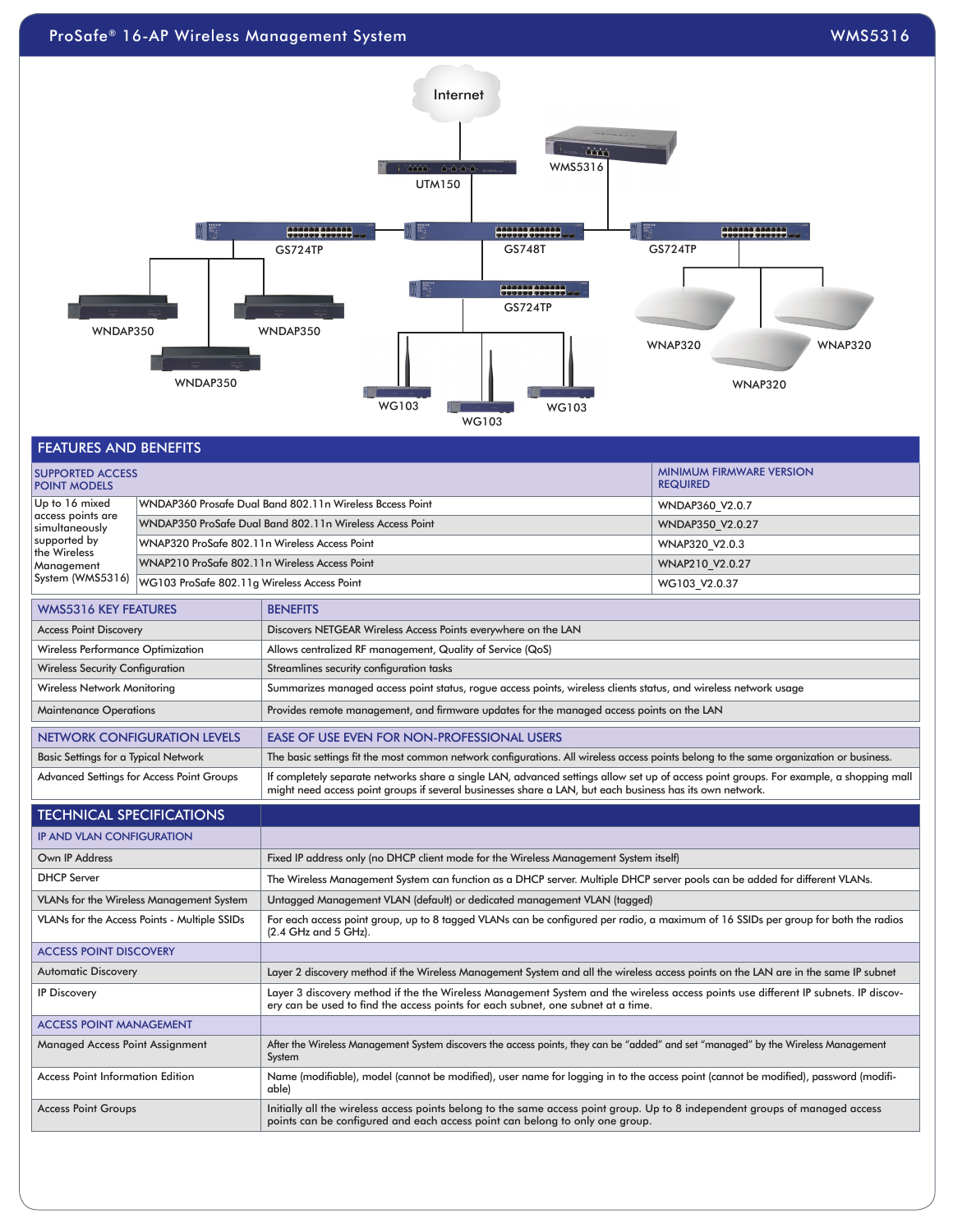| <b>TECHNICAL SPECIFICATIONS</b>                                        |                                                                                                                                                                                                                                                                                                                                                                                                                                                                                                                                                                                                                                             |  |
|------------------------------------------------------------------------|---------------------------------------------------------------------------------------------------------------------------------------------------------------------------------------------------------------------------------------------------------------------------------------------------------------------------------------------------------------------------------------------------------------------------------------------------------------------------------------------------------------------------------------------------------------------------------------------------------------------------------------------|--|
| <b>WIRELESS CONFIGURATION - RF</b>                                     |                                                                                                                                                                                                                                                                                                                                                                                                                                                                                                                                                                                                                                             |  |
| Centralized Automatic RF Management                                    | Automatically allocates access points channel and RF power based on each access point performance in the local environment. For<br>example, if an access point experiences interference on a channel, the Wireless Management System allocates a different channel<br>to that access point.                                                                                                                                                                                                                                                                                                                                                 |  |
| Selectable Corporate Channel List for Auto<br><b>Channel Selection</b> | For channel list, the administrator will be able to select what are the allowed corporate channels for 2.4GH and 5GHz band. The<br>Channel allocator will assign the access points within the corporate allowed channels.                                                                                                                                                                                                                                                                                                                                                                                                                   |  |
| RF Management Schedule                                                 | Channel allocation can be scheduled on a daily/weekly basis, once a day at a specified time                                                                                                                                                                                                                                                                                                                                                                                                                                                                                                                                                 |  |
| Client Aware RF Management                                             | If enabled, the Wireless Management System will not modify the channel for an access point with associated clients that would be<br>impacted by the channel change. The Wireless Management System will wait for the next scheduled channel allocation to adjust the<br>channel.                                                                                                                                                                                                                                                                                                                                                            |  |
| Usage-aware RF Management                                              | If enabled, the Wireless Management System will not modify the channel for an access point that is switching more than 1 Mbps of<br>wireless data traffic                                                                                                                                                                                                                                                                                                                                                                                                                                                                                   |  |
| Custom RF Settings                                                     | Radio mode preference and 2.4 GHz or 5 GHz band selection for each access point group                                                                                                                                                                                                                                                                                                                                                                                                                                                                                                                                                       |  |
| Advanced Wireless Settings for Access Point<br>Groups                  | If centralized automatic RF management disabled, for each radio band (802.11 b/bg/ng and 802.11 a/na) the Wireless Manage-<br>ment System can centrally configure each access point group with common settings: turn radio on, wireless mode, MCS index/data<br>rate, channel width (11n only), guard interval (11n only), output power, RTS threshold (0-2347), fragmentation length (256-2346),<br>beacon interval (100-1000), aggregation length (1024-65535, 11n only), AMPDU (11n only), RIFS transmission (11n only), enable<br>Wi-Fi Multimedia™ (WMM), DTIM interval (1 and 255), preamble type (11b/bg only), access point channel |  |
| <b>WIRELESS CONFIGURATION - QOS</b>                                    |                                                                                                                                                                                                                                                                                                                                                                                                                                                                                                                                                                                                                                             |  |
| <b>WMM Quality of Service</b>                                          | WMM automatically prioritizes traffic for both upstream traffic from the stations to the access points (station EDCA parameters) and<br>downstream traffic from the access points to the client stations (AP EDCA parameters). Basic QoS settings for all the access points or<br>advanced QoS settings for each access point group are available.                                                                                                                                                                                                                                                                                          |  |
| WMM Queues in Decreasing<br>Order of Priority                          | . Voice: The highest priority queue with minimum delay, which makes it ideal for applications like VOIP and streaming media<br>• Video: The second highest priority queue with low delay is given to this queue. Video applications are routed to this queue<br>. Best Effort: The medium priority queue with medium delay is given to this queue. Most standard IP application will use this queue<br>. Background: Low priority queue with high throughput. Applications, such as FTP, which are not time-sensitive but require high<br>throughput can use this queue.                                                                    |  |
| WMM Power Save option                                                  | WMM Power Save helps conserve battery power in small devices such as phones, laptops, PDAs, and audio players using IEEE<br>802.11e mechanisms.                                                                                                                                                                                                                                                                                                                                                                                                                                                                                             |  |
| Max Number of Clients per Access Point                                 | Allows the Wireless Management System to set maximum number of client's limitation per access point or per radio – ensuring that<br>no single access point is overloaded continuously.                                                                                                                                                                                                                                                                                                                                                                                                                                                      |  |
| WIRELESS CONFIGURATION - SECURITY                                      |                                                                                                                                                                                                                                                                                                                                                                                                                                                                                                                                                                                                                                             |  |
| Security Profiles Lists                                                | Up to eight (8) security profiles per radio can be configured for all the managed access points. If several access point groups have<br>been defined, then up to eight (8) security profiles per access point group can be centrally configured.                                                                                                                                                                                                                                                                                                                                                                                            |  |
| Security Profiles settings                                             | Name, wireless network name (SSID), broadcast wireless network name, network authentication (open, Shared Key, legacy 801.1X<br>WPA and WPA2 with RADIUS, WPA-PSK, WPA2-PSK, WPA-PSK/WPA2-PSK), data encryption (none, WEP, TKIP, AES, TKIP+AES), Wire-<br>less client security separation (wireless clients can't communicate each other), VLAN ID                                                                                                                                                                                                                                                                                         |  |
| <b>MAC Authentication</b>                                              | Block the network access privilege of the specified stations through all managed access points or through one or several specific<br>access point group.                                                                                                                                                                                                                                                                                                                                                                                                                                                                                    |  |
| <b>Local MAC Address Database</b>                                      | The managed access points use the local MAC address table for access control.                                                                                                                                                                                                                                                                                                                                                                                                                                                                                                                                                               |  |
| Remote MAC Address Dabase (Radius)                                     | The managed access points use the MAC address table on an external 802.1x Radius server on the LAN for access control.                                                                                                                                                                                                                                                                                                                                                                                                                                                                                                                      |  |
| 801.1x RADIUS Server Settings                                          | Four types of 801.x RADIUS server can be configured per access point group:<br>• Primary authentication server (main RADIUS server used for authentication)<br>• Secondary authentication server: for use if the primary authentication server fails or is unreachable<br>• Primary accounting server: used for accounting on the network<br>• Secondary accounting server: for use if the primary accounting server fails or is unreachable                                                                                                                                                                                                |  |
| <b>Guest Access</b>                                                    | Guest access settings are useful when configuring a public wireless network (preferably secured VLAN-SSID). The guest access<br>feature is not a captive portal. Guest access settings aim to:<br>• Redirect the user to a specified internal Guest web page, or external guest portal<br>• Allow users to enter simple information such as an email address<br>• Identify sessions and track usage<br>When guest access is configured, it redirects the first HTTP (TCP, port 80) request to the default guest access page. The last 512 IP<br>access and entered email address are recorded.                                              |  |
| Rogue Access Point Detection                                           | Unidentified access points that use the SSID of a legitimate network can present a serious security threat. Rogue access point detec-<br>tion is enabled by default on all the managed access points. To detect rogue access points, the managed access points scan the<br>wireless environment on all available channels, looking for unidentified access points.                                                                                                                                                                                                                                                                          |  |
| WIRELESS NETWORK MONITORING                                            |                                                                                                                                                                                                                                                                                                                                                                                                                                                                                                                                                                                                                                             |  |
| <b>Monitoring Summary</b>                                              | Summary of the managed access points status, rogue access points detected, wireless stations connected, wireless management<br>system information and wireless network usage                                                                                                                                                                                                                                                                                                                                                                                                                                                                |  |
| Managed Access Point Status                                            | Displays status for the managed access points and details per managed access point/group that includes configuration settings,<br>current wireless settings, current clients and current traffic statistics                                                                                                                                                                                                                                                                                                                                                                                                                                 |  |
| Rogue Access Points                                                    | Basic status displays the count of rogue or neighboring access points discovered by the managed access points (instantly and in the<br>last 24 hours):<br>• Rogue access points reported<br>• Rogue access points in same channel<br>• Rogue access points in interfering channels                                                                                                                                                                                                                                                                                                                                                          |  |